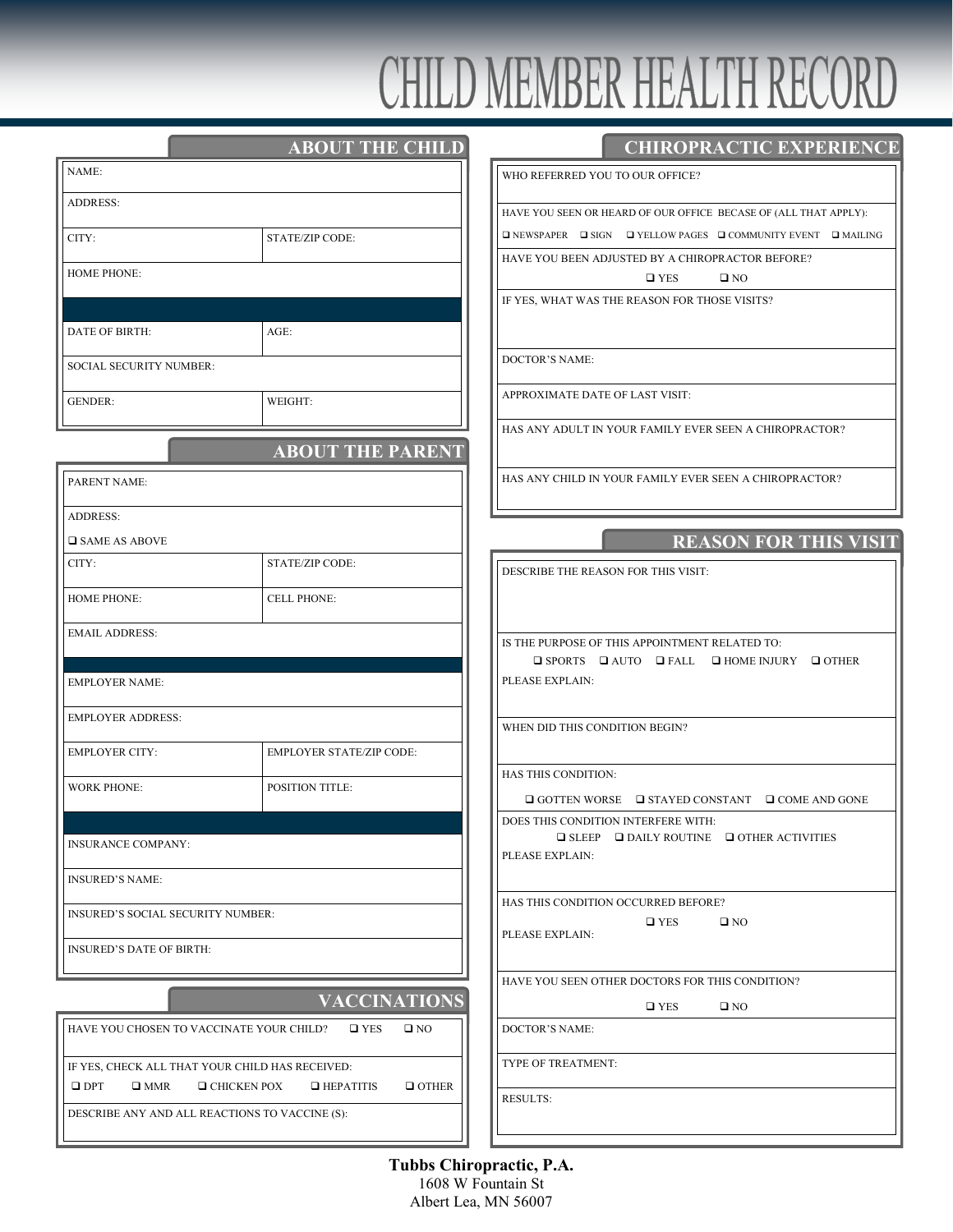|                                                                                                                                                                                                                                                         |                                     | <b>MOTHER'S PREGNANCY &amp; LABOR</b>                                                      | <b>CHILD'S CURRENT HEALTH STATUS</b>                                                                                                                                                                            |  |  |
|---------------------------------------------------------------------------------------------------------------------------------------------------------------------------------------------------------------------------------------------------------|-------------------------------------|--------------------------------------------------------------------------------------------|-----------------------------------------------------------------------------------------------------------------------------------------------------------------------------------------------------------------|--|--|
| DURING PREGNANCY DID YOU USE:<br>$\Box$ DRUGS/MEDICATIONS<br>$\Box$ TOBACCO/ALCOHOL<br>IF YES, PLEASE EXPLAIN:                                                                                                                                          |                                     |                                                                                            | HAS YOUR CHILD EVER TAKEN ANTIBIOTICS?<br>$\square$ YES<br>$\square$ NO<br>PLEASE EXPLAIN:                                                                                                                      |  |  |
| DESCRIBE YOUR DELIVERY:<br>$\Box$ LABOR WAS CHEMICALLY INDUCED $\Box$ LABOR WAS DOCTOR ASSISTED<br>$\Box$ C-SECTION DELIVERY<br><b>O FORCEPS/VACUUM EXTRACTION</b><br>$\Box$ DOCTOR PULLED OR TWISTED BABY $\Box$ PREMATURE DELIVERY<br>PLEASE EXPLAIN: |                                     |                                                                                            | HAS YOUR CHILD EVER BEEN HOSPITALIZED?<br>$\square$ YES<br>$\square$ NO<br>PLEASE EXPLAIN:                                                                                                                      |  |  |
|                                                                                                                                                                                                                                                         |                                     |                                                                                            | HAS YOUR CHILD EVER HAD A SEVERE FALL?<br>$\square$ YES<br>$\square$ NO<br>PLEASE EXPLAIN:                                                                                                                      |  |  |
| DID YOU EXPERIENCE ANY ILLNESS(S) WHILE PREGNANT?<br>$\square$ YES<br>$\square$ NO<br>PLEASE EXPLAIN:                                                                                                                                                   |                                     |                                                                                            | HAS YOUR CHILD EVER BEEN IN A CAR ACCIDENT? □ YES<br>$\square$ NO<br>PLEASE EXPLAIN:                                                                                                                            |  |  |
| $\square$ YES<br>DID YOU NURSE THE BABY?<br>$\square$ NO<br>DID YOU EXPERIENCE FEEDING PROBLEMS?<br>$\square$ YES<br>$\square$ NO                                                                                                                       |                                     |                                                                                            | IS YOUR CHILD ACCIDENT PRONE?<br>$\square$ YES<br>$\square$ NO<br>PLEASE EXPLAIN:                                                                                                                               |  |  |
| DID YOUR BABY HAVE COLIC?<br>$\square$ YES<br>$\square$ NO<br>$\square$ YES<br>$\square$ NO<br>VACCINATIONS?                                                                                                                                            |                                     |                                                                                            | HAS YOUR CHILD EVER HAD SURGERY?<br>$\square$ YES<br>$\square$ NO<br>PLEASE EXPLAIN:                                                                                                                            |  |  |
| conditions that your child currently has or has had in the past.<br>While they may seem unrelated to the purpose of the<br>appointment, they can affect the overall diagnosis, care plan and<br>the possibility of being accepted for care.             |                                     | <b>CHILD'S HEALTH HISTORY</b><br><b>INSTRUCTIONS:</b> Please check each of the diseases or | IS YOUR CHILD CURRENTLY TAKING MEDICATIONS?<br>$\square$ YES<br>$\square$ NO<br>PLEASE EXPLAIN:<br>DOES YOUR CHILD HAVE DIFFICULTY INTERACTING WITH OTHERS?<br>$\square$ YES<br>$\square$ NO<br>PLEASE EXPLAIN: |  |  |
| $\Box$ ALLERGIES                                                                                                                                                                                                                                        | $\Box$ CONSTIPATION                 | $\Box$ IRRITABILITY                                                                        | HAVE YOU OR ANYONE ELSE NOTICED THAT YOUR CHILD IS NERVOUS,<br>TWITCHES, SHAKES OR EXHIBITS ROCKING BEHAVIOR?                                                                                                   |  |  |
| $\Box$ ASTHMA                                                                                                                                                                                                                                           | $\Box$ DIGESTIVE<br><b>PROBLEMS</b> | $\square$ SKIN PROBLEMS                                                                    | $\square$ YES<br>$\square$ NO<br>PLEASE EXPLAIN:                                                                                                                                                                |  |  |
| <b>Q ATTENTION PROBLEMS</b>                                                                                                                                                                                                                             | $\square$ EAR PROBLEMS              | $\square$ SLEEPING DISORDERS                                                               | WHAT CHANGES (IF ANY) IN YOUR CHILD'S HEALTH OR BEHAVIOR                                                                                                                                                        |  |  |
| $\Box$ BED WETTING                                                                                                                                                                                                                                      | <b>EXECUENT COLDS</b>               | $\Box$ TUBES IN THE EARS                                                                   | WOULD YOU LIKE ACCOMPLISHED?                                                                                                                                                                                    |  |  |
| <b>E BREATHING PROBLEMS</b>                                                                                                                                                                                                                             | $□$ HEADACHES                       | <b>U VISION PROBLEMS</b>                                                                   |                                                                                                                                                                                                                 |  |  |
| $\Box$ COLIC                                                                                                                                                                                                                                            | <b>INPERACTIVITY</b>                | $\Box$ OTHER:                                                                              | <b>CHIROPRACTIC AWARENESS</b>                                                                                                                                                                                   |  |  |
| DOCTORS OF CHIROPRACTIC WORK WITH THE NERVOUS SYSTEM?<br>CHIROPRACTIC IS THE LARGEST NATURAL HEALING PROFESSION IN THE                                                                                                                                  | $\square$ YES<br>$\square$ NO       |                                                                                            | THE NERVOUS SYSTEM CONTROLS ALL BODILY FUNCTIONS AND SYSTEMS?<br>$\square$ YES<br>$\square$ NO<br>IF CHIROPRACTIC CARE STARTS AT BIRTH, YOU CAN ACHIEVE A HIGHER                                                |  |  |
| WORLD?<br>$\square$ YES<br>$\square$ NO                                                                                                                                                                                                                 |                                     |                                                                                            | LEVEL OF HEALTH THROUGHOUT LIFE?<br>$\square$ YES<br>$\square$ NO                                                                                                                                               |  |  |

## **AUTHORIZATION FOR CARE OF A MINOR**

It is understood and agreed that the payments to the doctor for x-rays is for examination of x-rays only. The x-ray films will remain the property of this office. They are kept on file where they may be seen at any time while I am a patient in this office. I understand that all services are to be paid in full at the time of service, unless other arrangements have been made and agreed in writing.

I hereby authorize the doctors in this chiropractic office and whomever they may designate as their assistant to administer chiropractic care, to work with my condition through the use of adjustments and procedures the doctor deems appropriate. I clearly understand and agree that all services rendered me are charged directly to me and that I am personally responsible for payment. I agree that I am responsible for all bills incurred at this office. The Dr. will not be held responsible for any pre-existing medically diagnosed conditions nor for any medical diagnosis. I also understand if I suspend or terminate my care for any reason, any fees for professional services rendered me will become immediately due and payable. I hereby authorize assignment of my insurance rights and benefits (if applicable) directly to the provider for services rendered.

I authorize the use of this signature to allow the insurance companies to pay Tubbs Chiropractic, P.A. directly any amounts payable as my assignment of benefits. I authorize the use of this signature on any insurance submissions.

PARENT OR GUARDIAN AUTHORIZING CARE SIGNATURE: DATE: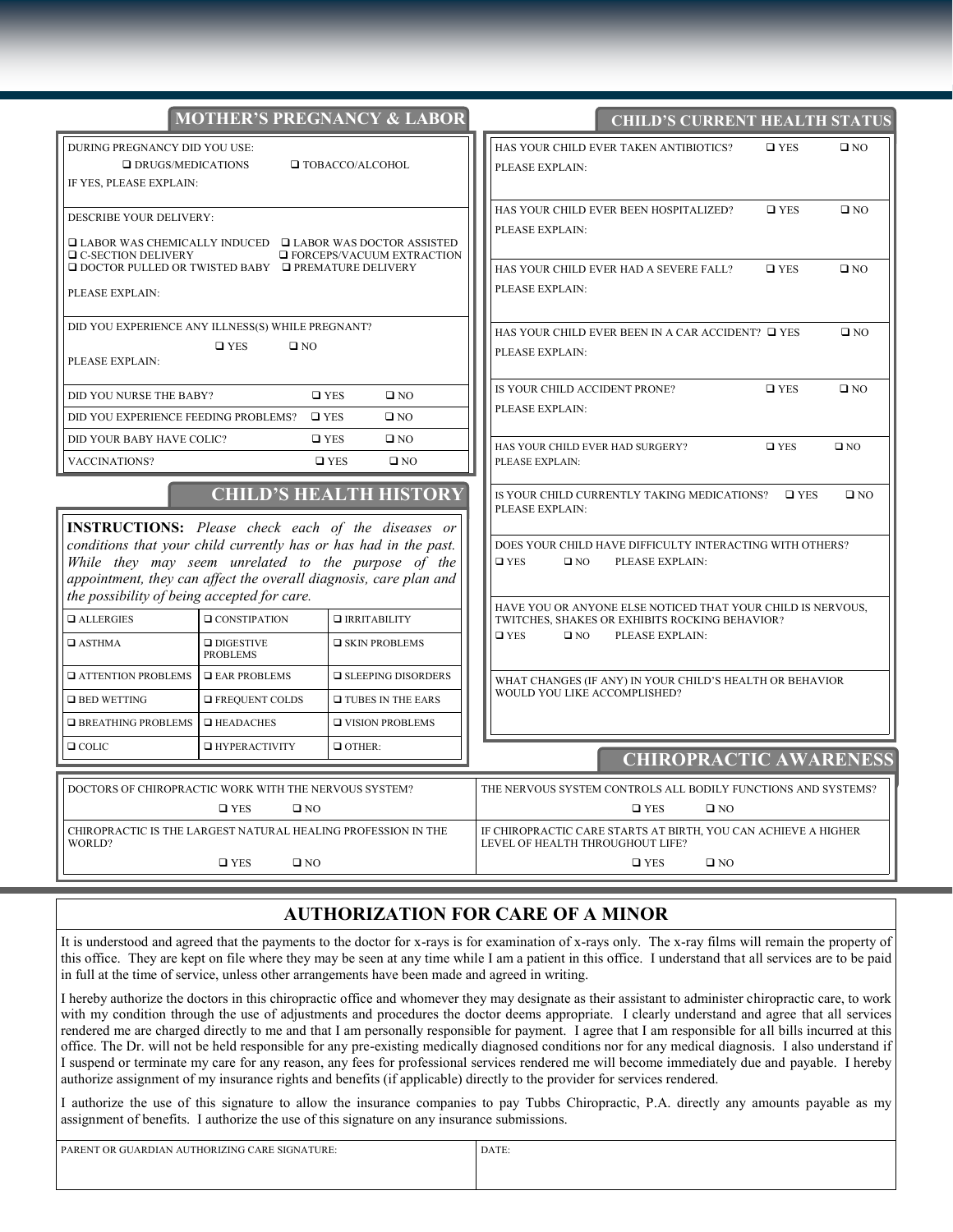## **NOTICE OF PRIVACY POLICY**

Protecting the privacy of your personal health information is important to us. Disclosure of your protected health information without authorization is strictly limited to defined situations that include emergency care, quality assurance activities, public health, research, and law enforcement activities. Any other disclosures for the purposes of treatment, payment or practice operations will be made only after obtaining your consent.

- You may request restrictions on your disclosures.
- You may inspect and receive copies of your records within 30 days with a request.
- You may request to view changes to your records.
- In the future, we may contact you for appointment reminders, announcements and to inform you about our practice and its staff.

*I understand that, under the Health Insurance Portability & Accountability Act of 1996 (HIPAA), I have certain rights to privacy regarding my protected health information. I understand that this information can and will be used to:*

- Conduct, plan and direct my treatment and follow up with multiple healthcare providers who may be involved in that treatment *directly or indirectly.*
- *Obtain payment from third party payers.*
- *Conduct normal healthcare operations such as quality assessments and physician's certifications.*

*I have read and understand your Notice of Privacy Practices. A more complete description can be requested. I also understand that I can request, in writing, that you restrict how my personal information is used and or disclosed.* 

| PATIENT NAME (PLEASE PRINT): | <b>RELATIONSHIP TO PATIENT:</b> |  |
|------------------------------|---------------------------------|--|
|                              |                                 |  |
|                              |                                 |  |
| SIGNATURE:                   | DATE:                           |  |
|                              |                                 |  |
|                              |                                 |  |